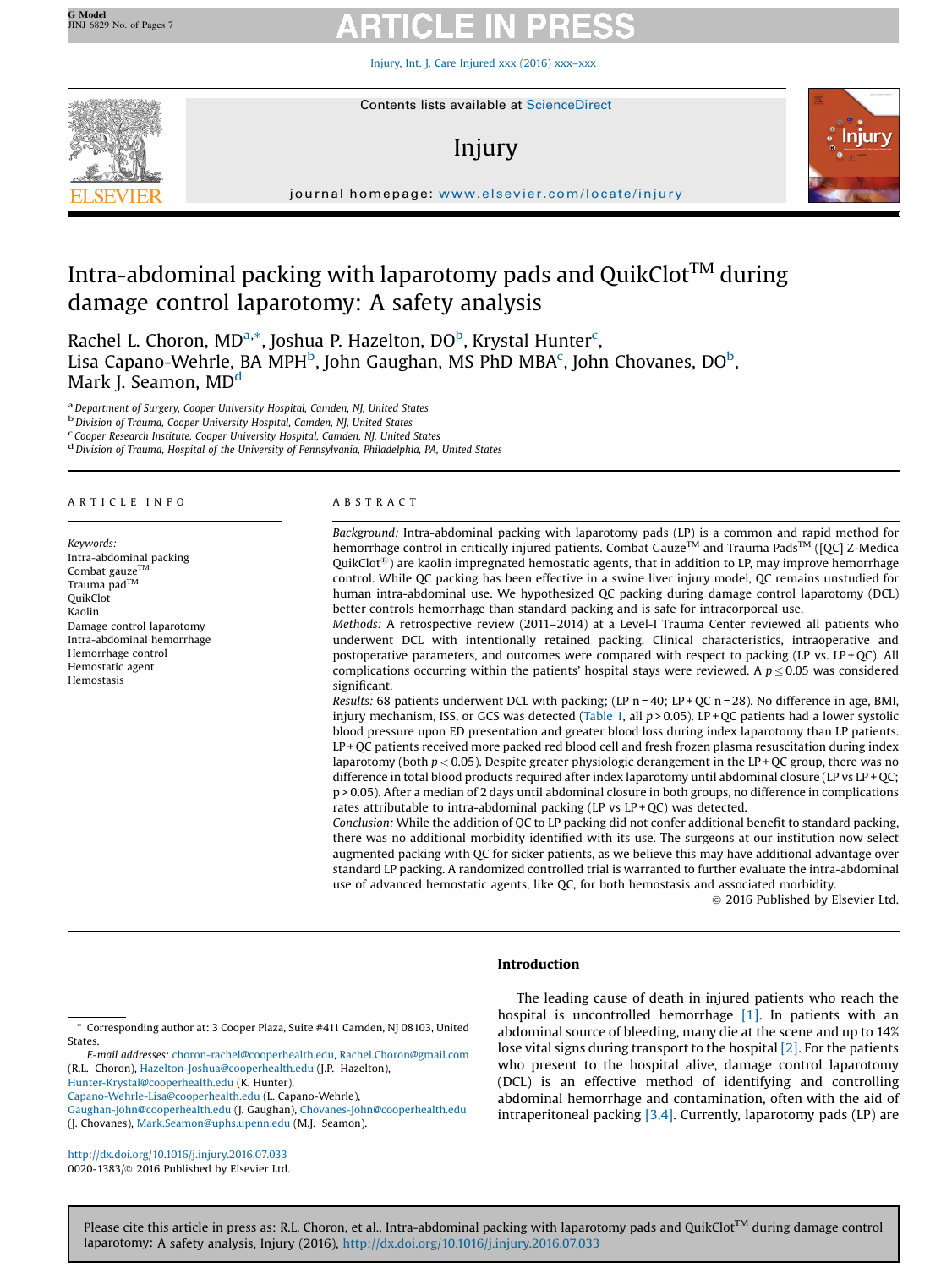the most commonly utilized material for intraperitoneal packing. However, the use of hemostatic agents, in addition to LP, may offer better hemostasis without generating new complications.

Over the past ten years there has been a focus on the development of hemostatic agents to improve hemorrhagic control. Many of these efforts have been driven by the United States military to improve the hemostatic armamentarium of military combat care providers. Currently all deployed US army soldiers carry the hemostatic agent Combat Gauze<sup>TM</sup> (Z-Medica QuikClot $\mathcal{B}$ , Wallingford, CT) and are advised to use it by the Tactical Combat Casualty Care committee in the setting of external hemorrhage not amenable to tourniquet placement.5 In March of 2013, CG was approved by the US Food and Drug Administration (FDA) for external usage commercially in the civilian sector as well (510(K); #K120782) [5–[7\].](#page-5-0)

CG packing has been reported to decrease hemorrhage and mortality in both femoral artery and liver swine injury models [\[8](#page-5-0)– [13\],](#page-5-0) however the intra-corporeal use of CG or TP remains unstudied in humans. We hypothesized that the off-label addition of QC to standard LP packing during damage control laparotomy would improve hemostasis when compared to LP packing alone. We also sought to determine if QC packing would be associated with additional complications when used for intraabdominal packing.

### Methods

A retrospective review at an urban, ACS verified, Level-I Trauma Center from August 2011 through December 2014 of all patients who underwent damage control laparotomy (DCL) with intraabdominal packing was undertaken. The Institutional Review Board at Cooper University Hospital approved this retrospective review. Study exclusion criteria included age less than 18. During the 3.5-year study period, 329 injured patients presented to the trauma admitting area and were found to have intra-abdominal injuries necessitating laparotomy (Fig. 1). DCL was required and performed on 68 of those patients; the other 261 patients had standard laparotomies with abdominal closure. The 68 patients with damage control laparotomies represent our final study population.

Demographics, clinical characteristics, intraoperative and postoperative parameters, and outcomes were compared with respect to packing type. The type of packing, laparotomy pads (LP) or laparotomy pads plus Combat Gauze<sup>TM</sup> or Trauma Pads<sup>TM</sup>  $(LP + QC)$ , was reviewed for each DCL. In the present study, we refer to Combat Gauze<sup>™</sup> and Trauma Pads<sup>™</sup> collectively as QuikClot (QC). Demographic data evaluated included age, gender, and BMI. Clinical characteristics studied included injury mechanism, Glasgow Coma Scale, Injury Severity Score, and injury grade. Intra-operative findings recorded included packing site, the



Fig.1. The Final Study Population: Damage Control Laparotomy Patients with Intra-Abdominal Packing.

number of LP or  $LP + QC$  used, and the length of time LP or  $LP + QC$ were left in place. Hemodynamic parameters studied included systolic blood pressure nadir, heart rate, and temperature in the trauma admitting area, during DCL, and postoperatively. Resuscitation parameters evaluated included massive transfusion protocol activation, intraoperative estimated blood loss, and blood product transfusion. Complications, hospital length of stay, intensive care unit length of stay, duration of mechanical ventilation, and mortality were analyzed.

The primary study outcome we reviewed was hemostasis as measured by the volume of total blood product resuscitation (packed red blood cells, fresh frozen plasma, and platelets) required after packing placement. Complications were also analyzed. Measured complications included pneumonia, ventilator dependent respiratory failure, urinary tract infection, bacteremia, acute respiratory distress syndrome, deep vein thrombosis, pulmonary embolism, pancreatitis, ileus, acute kidney injury, enterocutaneous fistula, gastrointestinal bleed, wound infection, wound dehiscence, small bowel obstruction, pancreatic leak, cholecystitis, intra-abdominal abscess, and anastomotic leak. Organ/space infections were defined based on CDC criteria as any abdominal abscess located beyond the incision in an area that was manipulated during surgery [\[14\]](#page-5-0).

Fisher's exact test, Student's t-test, Wilcoxon rank sum test, and multivariable analysis were used to compare categorical and continuous variables. A multivariable linear regression analyzed the total blood product resuscitation required by patients to evaluate our study endpoint, hemostasis. Group, age, BMI, injury mechanism, injury severity score, Glasgow Coma Scale, injury grade, massive transfusion protocol activation, systolic blood pressure on admission, intraoperative systolic blood pressure, intraoperative temperature, intraoperative, pH, and total number of packs placed were included in the multivariable model. A pvalue < 0.05 was considered statistically significant.

Of note, the Eastern Association for the Surgery of Trauma, provided research support to the Trauma Surgical Department at Cooper University Hospital through funding from Z-Medica. There are no other disclosures or conflicts of interests.

### Results

Of 329 patients who underwent exploratory laparotomies for traumatic injuries, 261 had standard laparotomies with abdominal closure and 68 patients underwent damage control laparotomy (Fig. 1). The median age of these DCL patients ( $n = 68$ ) was 31 years (25th–75th percentile range: 25–41 years) and 44% sustained penetrating injury. Physiologic compromise was present in DCL patients as the median systolic blood pressure nadir during the trauma resuscitation was 80 mmHg (57–103 mmHg) with a GCS of 14 (3–15) and massive transfusion protocol was initiated in 77% of patients. After a median of 2 laparotomies, hospital length of stay was prolonged at 24.5 days (7–43 days), and 72% survived their hospitalization.

Patients were compared with respect to packing type during DCL. Of the 68 patients who underwent DCL, 40 patients had LP packing alone and 28 patients had LP + QC packing. There was no difference among the two study populations with respect to age, BMI, mechanism of injury, ISS, or GCS ([Table](#page-2-0) 1; all  $p > 0.05$ ). Likewise, solid organ injury occurred in 55% of LP and 57% of LP + QC patients (both  $p > 0.05$ ). Of those 28 LP + QC, Combat Gauze<sup>TM</sup> was used in 19 patients and Trauma Pads<sup>TM</sup> were used in 9 patients. There were 13 trauma surgeons that performed the 68 DCLs. The use of LP vs.  $LP + QC$  was evenly distributed among attendings; 11 of the 13 trauma surgeons utilized  $LP + QC$  intraabdominal packing.

JINJ 6829 No. of Pages 7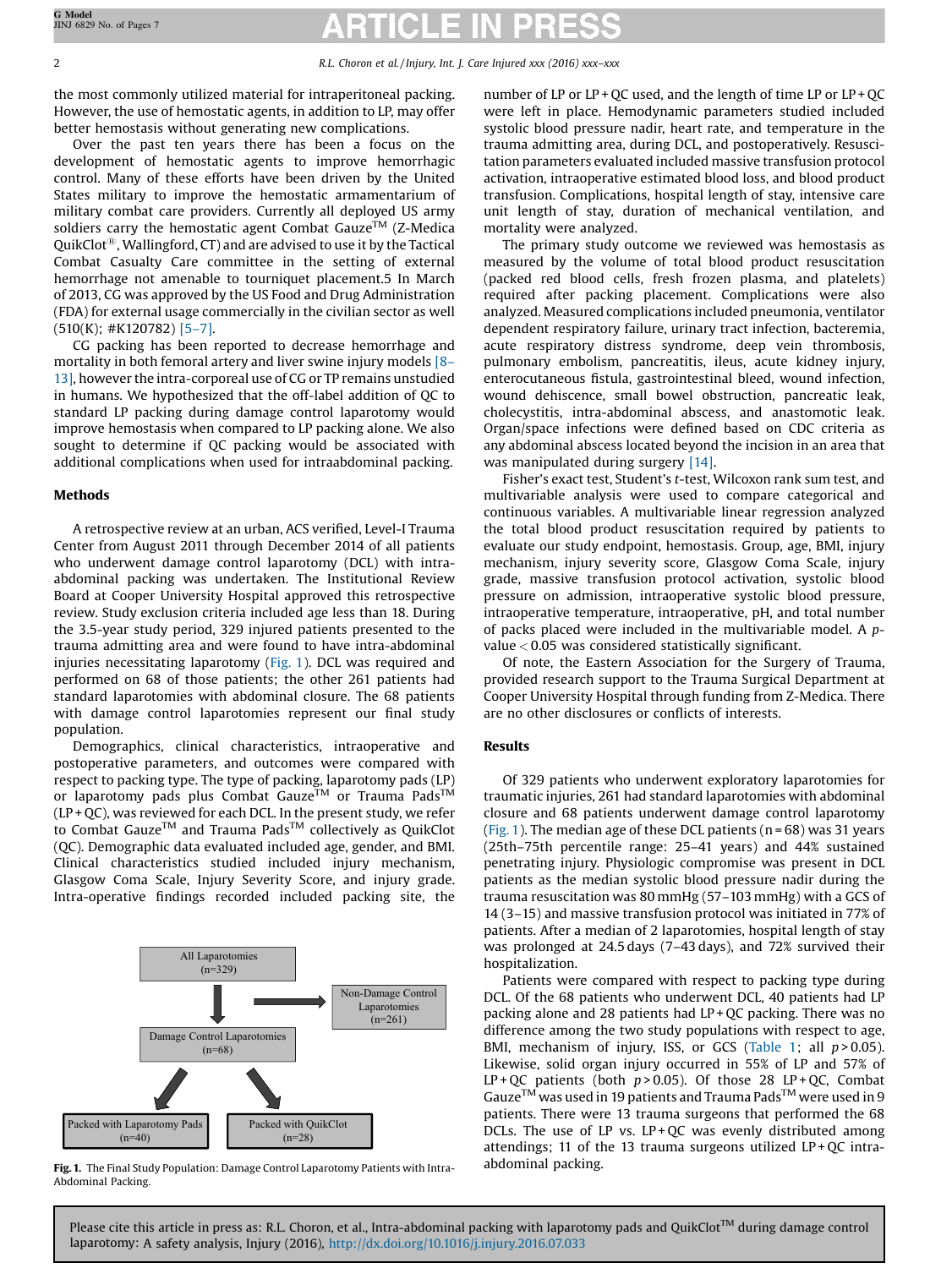## <span id="page-2-0"></span>Table 1

Clinical Characteristics Compared with Respect to QuikClot PackingTM.

|                                                       | Laparotomy Pads $(LP)$ (n = 40) | Laparotomy Pads + QuikClot $(LP+OC)$ (n = 28) | p Value |
|-------------------------------------------------------|---------------------------------|-----------------------------------------------|---------|
| Age (years)                                           | 29.5 $(24.0-43.0)^{a}$          | 34.5 (27.5-40.0)                              | 0.782   |
| <b>BMI</b>                                            | $26.6(23.5 - 30.8)$             | $25.7(22.6-31.1)$                             | 0.765   |
| Injury Mechanism                                      |                                 |                                               |         |
| Blunt                                                 | 23 (58%)                        | 15 (54%)                                      | 0.807   |
| Penetrating                                           | 17 (43%)                        | 13 (46%)                                      | 0.807   |
| <b>Injury Severity Score</b>                          | $22(16-34)$                     | $25.5(13.5-34)$                               | 0.892   |
| Initial Glasgow Coma Score                            | $12.5(3-15)$                    | $14(6-15)$                                    | 0.340   |
| Massive Transfusion Protocol                          | 28 (70%)                        | 24 (86%)                                      | 0.158   |
| TAA Systolic Blood Pressure Nadir (mmHg)              | 84.5 (60-110)                   | $70(50-89)$                                   | 0.079   |
| Initial OR Systolic Blood Pressure Nadir (mmHg)       | $80(60-96)$                     | 72 (60-98)                                    | 0.411   |
| Initial OR Temperature Nadir (degrees Fahrenheit)     | 95.2 (94.1-96.4)                | 95.0 (93.7-96.6)                              | 0.276   |
| Initial OR pH Nadir                                   | $7.17 \pm 0.1^{\rm b}$          | $7.18 \pm 0.1$                                | 0.581   |
| Initial OR Estimated Blood Loss (mL)                  | 1650 (500-2750)                 | 2000 (1000-7000)                              | 0.064   |
| Initial OR IVF (mL)                                   | 3000 (2000-6250)                | 3000 (1350-4950)                              | 0.609   |
| Initial OR PRBC (units)                               | $5(1.5-12.5)$                   | $10(5-19.5)$                                  | 0.040   |
| Initial OR FFP (units)                                | $4(0-10)$                       | $8(3.5-20.5)$                                 | 0.025   |
| Initial OR Platelets (units)                          | $0(0-2)$                        | $1(0-4)$                                      | 0.070   |
| Solid Organ Injury (Indication for Packing)           | 22 (55%)                        | 16 (57%)                                      | 0.460   |
| Mean Grade                                            | $3(2-4)$                        | $3(3-4)$                                      | 0.190   |
| Major Vascular Injury (Indication for Packing)        | 10 (25%)                        | 10 (36%)                                      | 0460    |
| Mean Grade                                            | $3(1-3)$                        | $3(3-4)$                                      | 0.719   |
| Total IVF, Initial Laparotomy to Closure (mL)         | 10,088 (5804-17,508)            | 11,088 (8700-18,299)                          | 0.621   |
| Total PRBC Initial Laparotomy to Closure (units)      | $1.5(0-3)$                      | $2(0-4.5)$                                    | 0.147   |
| Total FFP Initial Laparotomy to Closure (units)       | $2(0-4.5)$                      | $2(0.5-5.5)$                                  | 0.265   |
| Total Platelets Initial Laparotomy to Closure (units) | $0(0-1)$                        | $1(0-2)$                                      | 0.129   |
| Total Blood Products, Initial Lap to Closure (units)  | $4(0.5-10)$                     | $4.5(2.5-13.5)$                               | 0.144   |
| Total # of Laparotomies per Patient                   | $2(2-3)$                        | $2(2-3)$                                      | 0.239   |
| Total # of Packs Placed (LP or $LP$ +CG)              | $3(1-8)$                        | $6(4-9)$                                      | 0.182   |
| Duration of Abdominal Packing (days)                  | $1.0(0-2)$                      | $2.0(1-2)$                                    | < 0.001 |
| Days until Abdominal Closure                          | $2.0(1-4)$                      | $2.0(2-4)$                                    | 0.405   |

(TAA = Trauma Admitting Area).

<sup>a</sup> Median (25th–75th Percentile Range).<br><sup>b</sup> Mean + Standard Deviation

 $Mean \pm Standard$  Deviation.

Both study groups were hypotensive, hypothermic, and acidotic during the index DCL (all  $p > 0.05$ ). The LP + QC patients had a trend towards lower systolic blood pressure on presentation during trauma resuscitation (70 (50–89) vs. 84.5 (60–110)mmHg;  $p = 0.079$ ) and had greater median blood loss (2000 vs. 1650cc;  $p = 0.064$ ). The LP + QC patients required more blood product resuscitation, specifically greater packed red blood cell units (10 vs. 5 units PRBC;  $p = 0.040$ ) and fresh frozen plasma units (8 vs. 4 units FFP;  $p = 0.025$ ), during index laparotomy than LP patients. There was no significant difference in the number of packs placed in the

### Table 2

Post-Operative Complications.

|                                          |                  | Laparotomy Pads (LP) ( $n = 40$ ) Laparotomy Pads + QuikClot (LP + QC) ( $n = 28$ ) p Value Odds Ratio 95% Confidence Interval |      |       |                |
|------------------------------------------|------------------|--------------------------------------------------------------------------------------------------------------------------------|------|-------|----------------|
| Pneumonia                                | 19 (48%)         | 12 (43%)                                                                                                                       | 0.81 | 0.83  | $0.31 - 2.19$  |
| Ventilator Dependent Respiratory Failure | 22 (55%)         | 15 (54%)                                                                                                                       | 1.00 | 0.94  | $0.36 - 2.49$  |
| Urinary Tract Infection                  | 4 (10%)          | 7(25%)                                                                                                                         | 0.18 | 3.00  | $0.78 - 11.47$ |
| Bacteremia                               | 12 (30%)         | 10 (36%)                                                                                                                       | 0.79 | 1.30  | $0.46 - 3.62$  |
| Acute Respiratory Distress Syndrome      | 1(3%)            | 2(7%)                                                                                                                          | 0.56 | 3.00  | $0.26 - 34.8$  |
| Deep Vein Thrombosis                     | 13 (33%)         | 10 (37%)                                                                                                                       | 0.80 | 1.22  | $0.44 - 3.40$  |
| Pulmonary Embolism                       | 3(8%)            | 1(4%)                                                                                                                          | 0.64 | 0.46  | $0.05 - 4.63$  |
| Pancreatitis                             | 1(3%)            | 0                                                                                                                              | 1.00 | 0.46  | $0.02 - 11.76$ |
| Ileus                                    | 12 (30%)         | 6(21%)                                                                                                                         | 0.58 | 0.64  | $0.21 - 1.97$  |
| Acute Kidney Injury                      | 9(23%)           | 16 (57%)                                                                                                                       | 0.01 | 4.60  | $1.60 - 13.18$ |
| Enterocutaneous Fistula                  | $\Omega$         | $\Omega$                                                                                                                       |      |       |                |
| Gastrointestinal Bleed                   | 3(8%)            | 2(7%)                                                                                                                          | 1.00 | 0.95  | $0.15 - 6.08$  |
| Wound Infection                          | 3(8%)            | 4(14%)                                                                                                                         | 0.43 | 2.06  | $0.42 - 10.01$ |
| Dehiscence                               | 5(13%)           | 3(11%)                                                                                                                         | 1.00 | 0.84  | $0.18 - 3.84$  |
| Small Bowel Obstruction                  | 1(3%)            | 0                                                                                                                              | 1.00 | 0.46  | $0.02 - 11.76$ |
| Cardiac Tamponade                        | 1(3%)            | $\Omega$                                                                                                                       | 1.00 | 0.46  | $0.02 - 11.76$ |
| Pancreatic Leak                          | 4(10%)           |                                                                                                                                | 0.14 | 0.14  | $0.01 - 2.75$  |
| Intra-abdominal Abscess                  | 8(20%)           | 4 (14%)                                                                                                                        | 0.75 | 0.67  | $0.18 - 2.48$  |
| Packing Placed in Area of Abscess        | 1/8(13%)         | 1/4(25%)                                                                                                                       | 1.00 |       |                |
| Anastomotic Leak                         | 4 (10%)          | $\Omega$                                                                                                                       | 0.14 | 0.14  | $0.01 - 2.75$  |
| Cholecystitis                            | $\Omega$         | 3(11%)                                                                                                                         | 0.07 | 11.12 | 0.55-224.27    |
| <b>Total Complications</b>               | $3.5(0-5)$       | $3.5(1-6)$                                                                                                                     | 0.34 | 3.57  | $0.90 - 14.13$ |
| Ventilator Days                          | $6.0 (2-12)^{a}$ | $7(2-13)$                                                                                                                      | 0.42 |       |                |
| ICU Length of Stay (days)                | $11.0(2-17)$     | $11.5(3 - 20.5)$                                                                                                               | 0.83 |       |                |
| Hospital Length of Stay (days)           | $26.0(11-34)$    | $25.5(7.5-50)$                                                                                                                 | 0.43 |       |                |
| <b>Hospital Mortality</b>                | 11 (28%)         | 8(29%)                                                                                                                         | 1.00 |       |                |

<sup>a</sup> Median (25th–75th Percentile Range).

Please cite this article in press as: R.L. Choron, et al., Intra-abdominal packing with laparotomy pads and QuikClot™ during damage control laparotomy: A safety analysis, Injury (2016), <http://dx.doi.org/10.1016/j.injury.2016.07.033>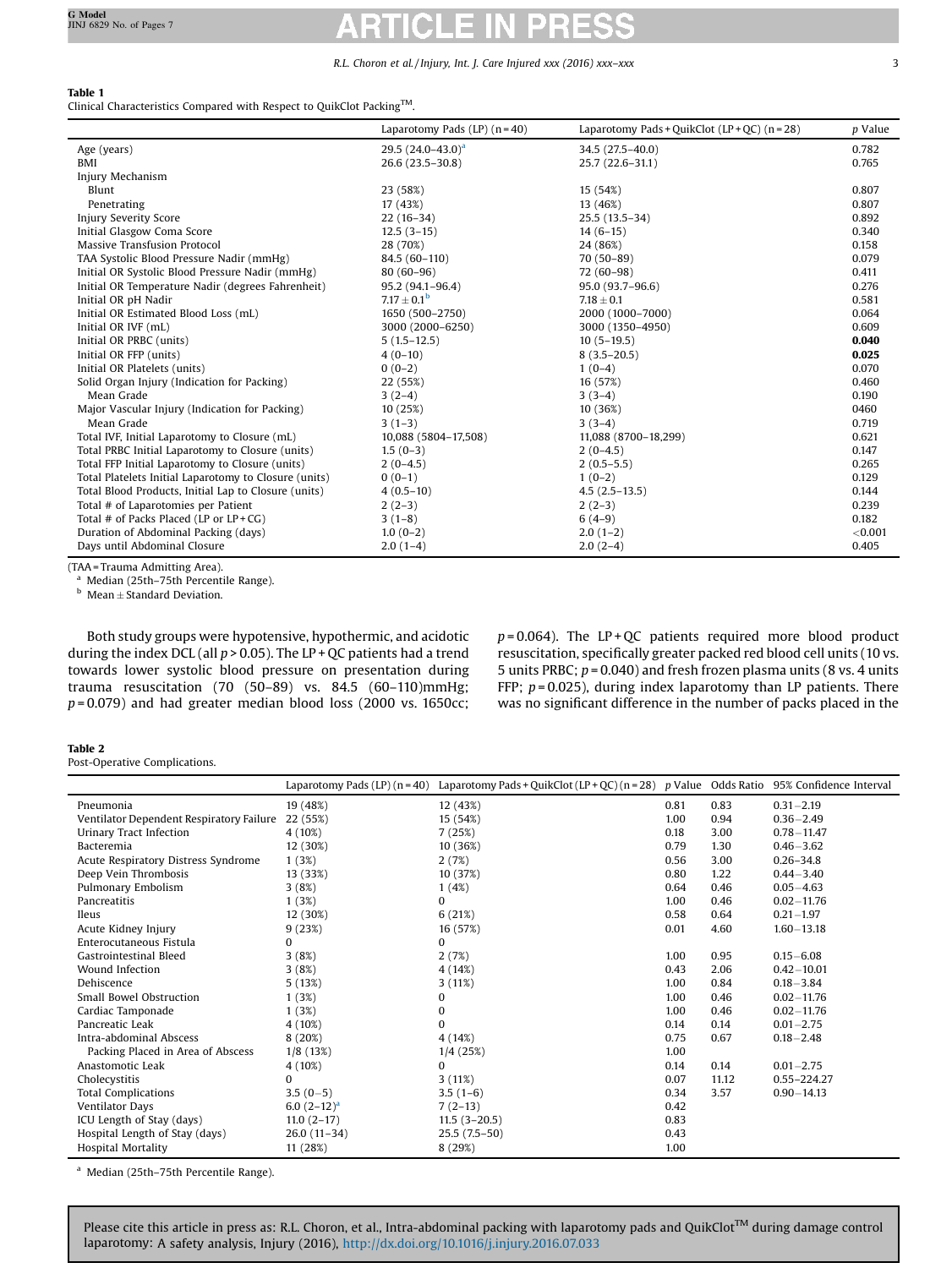LP vs. LP + QC groups (3 vs. 6 packs;  $p = 0.182$ ), however the LP + QC group had a longer duration of intra-abdominal packing (2 vs. 1 days;  $p < 0.001$ ). The indication for packing was solid organ injury in 55% of LP and 57% of  $LP + QC$  patients and major abdominal vascular injury in 25% of LP and 36% of LP + QC patients; the remaining patients had pelvic packing placed. No difference was detected between the number of laparotomies performed in either group; a median of two laparotomies was performed in both the LP and LP + QC groups ( $p = 0.239$ ). Despite a greater injury and physiologic burden in the LP + QC group, there was no difference in total blood product resuscitation required in either group after intra-abdominal packing during index laparotomy until abdominal closure (LP 4 vs. LP + QC 4.5 units of product;  $p = 0.144$ ).

Of the 68 patients who underwent damage control laparotomies, 13 different surgeons (maximum 8 cases, minimum 1 case) performed the index laparotomies. Nine of the 13 surgeons used both treatments (LP vs.  $LP + OC$ ) for different patients. Each surgeon in turn was compared to the remaining 12 based on the primary outcome, volume of total blood products. None of the surgeons were significantly different when compared to the remaining group. Comparing the total packs used, twelve of the surgeons were not significantly different when compared to the remaining group.

Outcomes were assessed between packing study groups. Despite a longer duration of intra-abdominal packing in the LP + QC group, there was no difference in the median total number of complications between LP and  $LP + QC$  patients (3.5 vs. 3.5;  $p = 0.336$ ). [Table](#page-2-0) 2 describes post-damage control laparotomy complications among patients with either LP or  $LP + QC$  intraabdominal packing. There was no difference between the two groups when comparing pneumonia, ventilator dependent respiratory failure, urinary tract infection, bacteremia, acute respiratory distress syndrome, pancreatitis, ileus, gastrointestinal bleed, wound infection, dehiscence, small bowel obstruction, cardiac tamponade, pancreatic leak, anastomotic leak, enterocutaneous fistulas, or cholecystitis (all  $p > 0.05$ ). More patients with LP + QC packing were found to have an acute kidney injury complication.

Organ/space infections were also measured. Eight LP patients and 4 LP + QC patients had intra-abdominal abscesses ( $p = 0.748$ ). Of the 8 intra-abdominal abscesses in the LP group and 4 intraabdominal abscesses in the  $LP + QC$  group, only one abscess in each group was in the same region where packing had been placed ([Table](#page-2-0) 2;  $p = 1.000$ ). In the 12 patients who developed abscesses, 4 patients had peri-hepatic packing,1 splenic bed packing, 2 vascular anastomosis packing, and 5 pelvic packing. Ten of these resulting abscesses were not in the same quadrants as the packing placed. However one LP patient developed a pelvic abscess after pelvic LP packing; this patient also had contamination after a GSW requiring ileocolectomy. One LP + QC patient developed a peri-hepatic abscess after GSW and peri-hepatic packing with  $LP + QC$ , hepatorrhaphy, pancreatic injury repair, and diaphragm repair. Thirteen trauma surgeons performed the DCLs, 8 of those surgeons were responsible for the 12 abscess complications indicating equal distribution.

There was no difference among survival between the two populations ([Table](#page-2-0) 1;  $p = 1.000$ ). There were 16 patients in total who underwent DCL and died within 48 h, Table 3 reveals their cause of death. Four died secondary to TBI, 9 died secondary to hemorrhagic shock from intra-abdominal injuries, 2 died secondary to hemorrhagic shock from cardiac injuries, and one died secondary to a thoracic crush injury and pulmonary contusions. There were 3 additional deaths that occurred from long-term sequelae at 12, 17, and 31 days of hospitalization. To our knowledge, no patient died secondary to a pulmonary embolism.

A multivariable linear regression analyzed the total blood product resuscitation required by patients to evaluate our study endpoint, hemostasis [\(Table](#page-4-0) 4). While we did use a number of variables in the initial multivariable linear regression model, ultimately we used backwards statistical selection to determine the usage of two variables, initial systolic blood pressure nadir and injury grade, in the final model. This demonstrated that while the type or quantity of packs placed was not associated with blood product resuscitation or hemostasis, both injury grade and initial systolic blood pressure nadir were statistically significant predictors of blood product resuscitation.

## Discussion

While we initially hypothesized the use of QC during damage control laparotomy would improve hemostasis, we did not find a difference in either blood product transfusion or crystalloid administration between study groups. Furthermore, we did not find that the addition of Combat Gauze<sup>TM</sup> or Trauma Pad<sup>TM</sup> packing to standard laparotomy pad intra-abdominal packing was associated with additional complications after damage control laparotomy.

Prior to Combat Gauze and Trauma Pads, first and secondgeneration QuikClot products used the mineral zeolite, in powder and bead form, to concentrate blood and non-selectively activate the clotting cascade. While zeolite QuikClot products were reported to improve hemorrhage and mortality in hemorrhagic swine models [\[15](#page-5-0)–18], exothermic reactions in several swine and human patients resulted in pain, tissue damage, and burns [18–[20\].](#page-5-0) The third-generation QuikClot products, Combat Gauze<sup>TM</sup> and Trauma Pads<sup>TM</sup>, utilize kaolin, not zeolite, and therefore those exothermic reactions have been eliminated [\[5\]](#page-5-0). The patients in our study were only exposed to kaolin-impregnated QuikClot products, not to zeolite containing products, appropriately there were no exothermic reactions or tissue changes identified among our study population.

During the first 2.5 years of this study, our institution only had access to the QuikClot product, Combat Gauze<sup>TM</sup>. In the last year of the study our institution began supplying our trauma department with Trauma Pads<sup>TM</sup> as well. The patients who had LP + QC packing

Table 3

Cause of Death in Patients Who Underwent Damage Control Laparotomy and died within 48 h of Presentation.

| Cause of Death                            | Laparotomy Pads $(LP)$ $(n=40)$ | Laparotomy Pads + QuikClot $(LP+OC)$ (n = 28) |
|-------------------------------------------|---------------------------------|-----------------------------------------------|
| Traumatic Brain Injury                    |                                 |                                               |
| Hemorrhagic Shock from                    |                                 |                                               |
| Intra-abdominal Blood Loss                |                                 |                                               |
| Hemorrhagic Shock from                    |                                 |                                               |
| Cardiac Blood Loss                        |                                 |                                               |
| Hypoxia secondary to Pulmonary Contusions |                                 |                                               |
| Pulmonary Embolism                        |                                 |                                               |
| <b>Total Mortality</b>                    | 10                              | b                                             |

Please cite this article in press as: R.L. Choron, et al., Intra-abdominal packing with laparotomy pads and QuikClot<sup>TM</sup> during damage control laparotomy: A safety analysis, Injury (2016), <http://dx.doi.org/10.1016/j.injury.2016.07.033>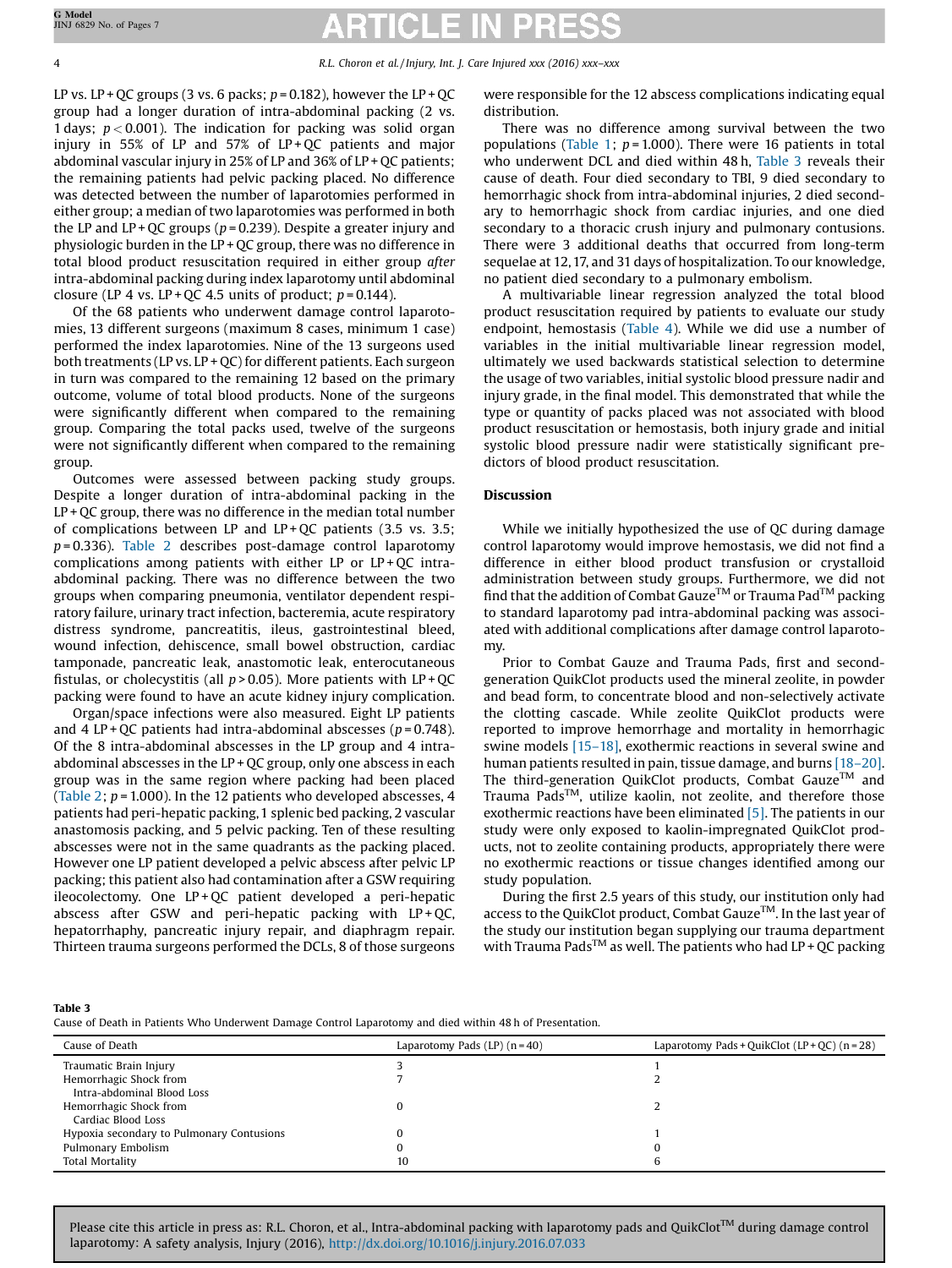# <span id="page-4-0"></span>Table 4

Multivariable Model for Resuscitation Endpoint: Total Blood Products Required. (PRBC, FFP, and Platelets).

| Variable                                   | <b>Regression Coefficients</b> | 95% Confidence Interval | p Value |
|--------------------------------------------|--------------------------------|-------------------------|---------|
| Group                                      | 3.32                           | $-2.098.74$             | 0.219   |
| Age                                        | 0.01                           | $-0.20$ 0.23            | 0.893   |
| BMI                                        | 0.33                           | $-0.22$ 0.89            | 0.233   |
| Injury Severity Score                      | $-0.03$                        | $-0.25$ 0.18            | 0.756   |
| Initial Glasgow Coma Score                 | $-0.24$                        | $-0.82$ 0.33            | 0.395   |
| Injury Grade                               | 2.07                           | 0.07 4.08               | 0.042   |
| Massive Transfusion Protocol               | $-1.20$                        | $-7.64$ 5.23            | 0.705   |
| TAA Systolic Blood Pressure Nadir          | $-0.02$                        | $-0.09$ 0.05            | 0.559   |
| Initial OR Systolic Blood Pressure Nadir   | $-0.04$                        | $-0.15$ 0.07            | 0.454   |
| Initial OR Temperature Nadir               | 0.19                           | $-1.36$ 1.75            | 0.800   |
| Initial OR pH Nadir                        | $-11.43$                       | $-36.3513.48$           | 0.356   |
| Total # of Packs Placed (LP or $LP + CG$ ) | 0.26                           | $-0.350.89$             | 0.384   |

Multivariable Model with Statistical Selection for Resuscitation Endpoint: Total Blood Products Required (PRBC, FFP, and Platelets)

| Variable                          | Regression Coefficients | 95% Confidence Interval | <i>v</i> Value |
|-----------------------------------|-------------------------|-------------------------|----------------|
| TAA Systolic Blood Pressure Nadir | $-0.05$                 | $-0.10 - 0.01$          | 0.041          |
| Injury Grade                      | つつに<br><i>___</i>       | 0.56 3.95               | 0.010          |

during the first 2.5 years had Combat Gauze<sup>TM</sup> and the LP + QC patients during the 3rd year of the study had Trauma Pad<sup>TM</sup> packing. Both products are made by Z-Medica QuikClot<sup>®</sup> and are kaolin-impregnated hemostatic agents, however Combat Gauze<sup>TM</sup> comes in a form consistent with a long piece of gauze whereas Trauma Pads<sup>TM</sup> are impregnated  $12 \times 12$  inch laparotomy pads. While Combat Gauze<sup>TM</sup> was still available during the 3rd year, our group found the Trauma PadsTM to be more consistent with regular laparotomy pads making for better hemostatic packing agents. Additionally, intraoperatively we found Trauma Pads<sup>TM</sup> to be less adherent to intra-abdominal structures than Combat Gauze<sup>TM</sup>, making it easier to remove on return laparotomy. Therefore our practice trended toward the use of Trauma Pads<sup>TM</sup> instead of  $\overline{C}$ combat Gauze<sup>TM</sup> when used intra-abdominally. Anecdotally we did not find that Trauma PadsTM were more or less adherent than plain laparotomy pads.

The development of local hemostatic agents to improve hemorrhagic control has been studied for several years. A human case series by Arul et al. indicated hemostatic pelvic packing with the agent, Celox Gauze<sup>™</sup>, proved to be a useful adjunct to plain laparotomy pad packing [\[21\]](#page-5-0). This study along with other clinical experiences led to further research developments involving intracorporeal hemostatic packing. Swine injury models using CG packing has successfully been shown to significantly decrease hemorrhage and mortality in external femoral swine injury models [8–[11\].](#page-5-0) In 2009, Kheirabadi et al. created a femoral artery swine injury model and found CG was the most effective hemostatic agent tested in controlling arterial hemorrhage when compared to HemCon (HemCon Inc, Portland, OR), Celox (SAM Medical, Portland, OR), TraumaStat (Ore-Medix, LLC Company, Labanon, OR), and placebo plain gauze. Furthermore while CG did not significantly reduce bleeding, they revealed CG did improve the length of survival when compared to plain gauze [\[11\]](#page-5-0). In 2012, Causey et al. compared CG to plain gauze in an acidotic, coagulopathic swine model with a supraceliac aortic ischemic reperfusion injury and femoral artery injury and determined that CG maintained its efficacy in acidotic and coagulopathic conditions but did not significantly improve hemorrhage or survival [\[22\]](#page-5-0). Several studies have now used CG as a control for comparison to newer hemostatic products [\[23](#page-6-0)–25]. In our study, acidotic and coagulopathic bleeding patients underwent DCL for intra-abdominal injuries and had LP + QC or LP alone used to obtain hemostasis. While the addition of QC to standard LP packing intra-abdominally was not associated with a decrease in either blood product or crystalloid resuscitation, LP + QC packing was comparable to LP alone in an acidic environment.

The use of QC has been recognized and established for external use, but its internal use may improve intra-abdominal hemorrhage control as well. In 2013, Sena et al. created a left medial liver lobe injury with a wire saw in swine after exsanguination through a branch of the superficial femoral artery. The swine packed with CG had significantly less blood loss than swine packed with laparotomy pads but no difference in mortality. Post-operative tissue histology did not reveal any inflammation, necrosis, or residual material [\[12\]](#page-5-0). In 2012, Inaba et al. created a grade V liver injury in a swine exsanguination model; swine were packed with CG, Celox (SAM Medical, Portland, OR), Celox Gauze (SAM Medical, Portland, OR), or standard gauze. Blood loss was significantly less in the CG and Celox Gauze swine after DCL and survival was greater in CG swine after 14 days. Post-operative vascular tissue analysis did not reveal any embolic events in multiple organ systems.13 In our study, longer-term hospital course data revealed LP + QC did not result in more packing-related complications when compared to LP alone. There were 3 patients in the LP group and only 1 patient in the LP + QC group who developed pulmonary emboli  $(p = 0.638)$ . There were no deaths secondary to pulmonary emboli in this study. We do not attribute the embolic complications that did occur to QuikClot packing because there was not a significant difference in pulmonary emboli between the two populations and all 4 of the patients with pulmonary emboli had deep vein thromboses as well. This data, along with findings from prior studies, suggests both Combat Gauze<sup>™</sup> and Trauma Pads<sup>™</sup> may be safely utilized for temporary intra-abdominal packing during DCL.

Prior literature has identified post-operative complications secondary to intra-abdominal packing with laparotomy pads during damage control laparotomy. Abdominal organ/space infection rates as high as 18–33% have been reported as well as dehiscence and enteric fistulae [26–[29\].](#page-6-0) Adams et al. collected fluid samples from laparotomy pads removed after damage control laparotomies, which revealed suppression of polymorphonuclear neutrophil responses and dysfunction contributing to systemic inflammatory response syndrome [\[30\]](#page-6-0). Abikhaled et al. found that patients with laparotomy pad packing left in place for greater than 72 h had significantly more abscesses and increased mortality [\[31\]](#page-6-0). Our practice is to remove packing well before 72 h and our abscess rate was 14.3% in patients packed with QC in addition to laparotomy pads. This organ/space infection rate compares favorably with prior studies from this institution utilizing plain

Please cite this article in press as: R.L. Choron, et al., Intra-abdominal packing with laparotomy pads and QuikClot™ during damage control laparotomy: A safety analysis, Injury (2016), <http://dx.doi.org/10.1016/j.injury.2016.07.033>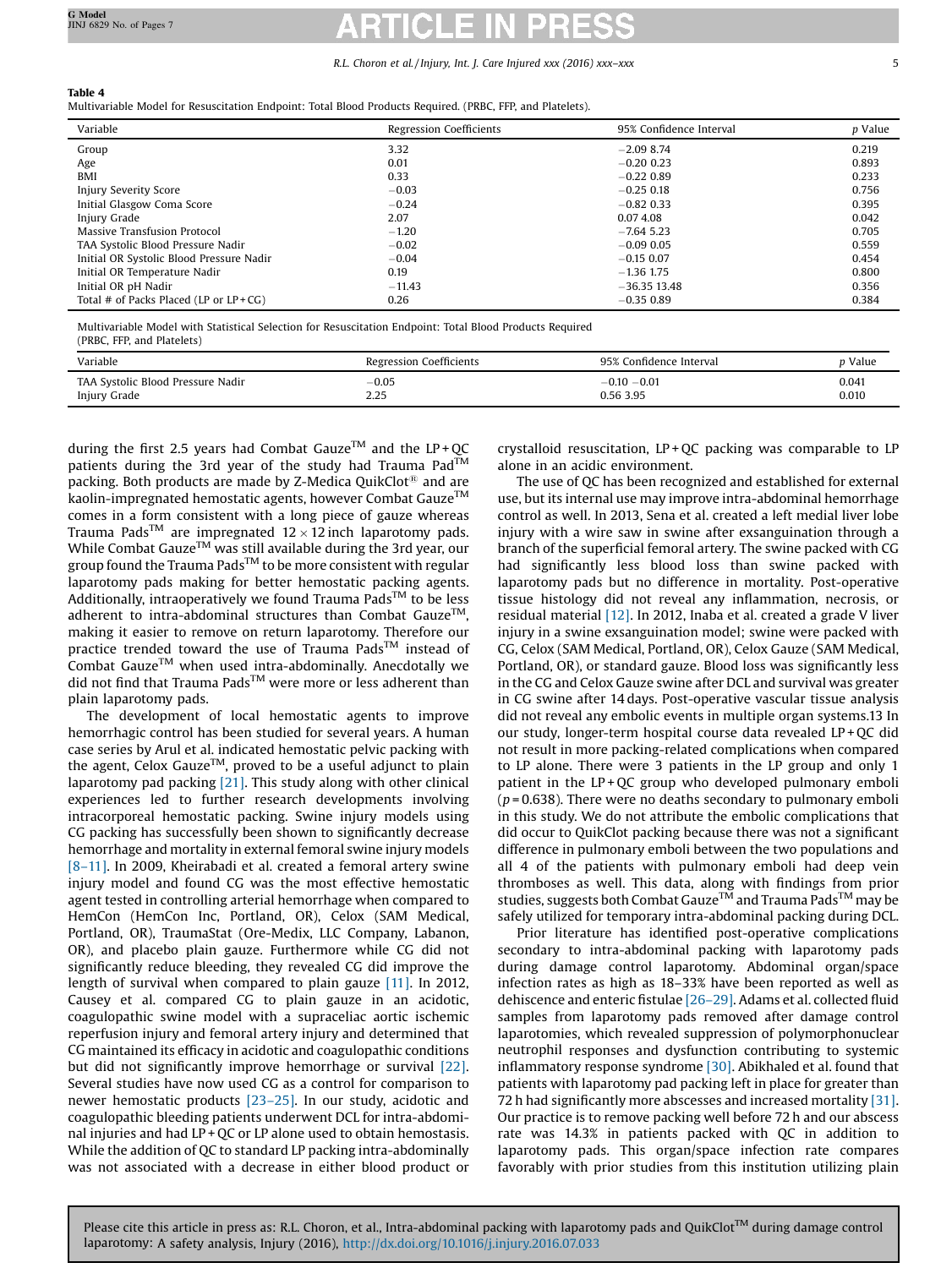LP packing for DCL that reported a 17–33% rate of organ/space infections [\[28,19\].](#page-6-0) This suggests that temporary intra-abdominal QC packing does not lead to increased rates of known packingrelated complications.

At our institution, damage control laparotomy is performed in patients with intra-abdominal injuries who are hemodynamically unstable, coagulopathic, acidotic, and/or hypothermic. Hemostasis is achieved during index laparotomy via repair of vascular injuries and/or packing solid organ injuries while contamination is contained. Second look operations examine injuries for hemostasis and complete any anastomoses for concomitant hollow viscus injuries. At our institution, take-back laparotomy after index damage control laparotomy is performed within 48 h and packing is either removed or exchanged for new packing. In patients requiring prolonged abdominal packing, LP or LP + QC are exchanged every 48h until final removal and attempted abdominal closure within 7 days. While type of anastomosis (stapled versus hand-sewn) and timing of anastomosis were based on the surgeon's discretion and not an institution specific guideline, no difference between study groups was appreciated. Over the course of this study, August 2011 through December 2014, we did not have any changes in the care or protocols used to treat patients who underwent damage control laparotomies. For example massive transfusion protocol remained the same.

While our institution follows guidelines regarding DCL and intra-abdominal packing, the decision to use kaolin-impregnated QuikClot<sup>®</sup> products for intra-abdominal hemostatic packing was based on surgeon discretion. Over the 3.5-year study period we saw an increasing trend in the use of QC intra-abdominally during DCL. In this study, the patients who were packed with QC had lower systolic blood pressure on presentation and higher estimated blood loss requiring greater resuscitation with blood product during the index laparotomy. While we don't have a protocol dictating when to use QC products, this indicates our surgeons tend to use QC products in patients who are sicker.

We recognize our study limitations. This was a retrospective study from a single institution with potential shortcomings inherent in this design. While study definitions were rigorously applied, documentation within the medical record was required for analysis of each study variable. This study would have benefited from a greater sample size to improve study power, especially when comparing complications since the frequency of complications was rare in both groups. Additionally, we acknowledge the possibility of a selection bias in our study, as patients were not randomized to receive  $LP + QC$  or  $LP$  alone, the decision to pack with QC was based on the discretion of the operating surgeon. Several additional or unrecognized factors likely contribute to both bleeding and complications in these critically injured patients. A larger randomized, prospective study that controls for the type of operation and surgeon, would better determine the effect of QC on hemorrhage and complications.

# Conclusion

While the addition of QC to LP packing did not confer additional benefit to standard packing, there was no additional morbidity identified with its use. The surgeons at our institution now select augmented packing with QC for sicker patients, as we believe this may have additional advantage over standard LP packing. A randomized controlled trial is warranted to further evaluate the intra-abdominal use of advanced hemostatic agents, like QC, for both hemostasis and associated morbidity.

# Conflict of interest

To the best of our knowledge, no personal conflict of interest exists.

## Financial disclosure

We would like to thank the Eastern Association for the Surgery of Trauma, who provided research support to the Trauma Surgical Department at Cooper University Hospital through funding from Z-Medica.

### References

- [1] Sauaia A, Moore F, Moore E, Moser K, Brennan R, Read R, et al. [Epidemiology](http://refhub.elsevier.com/S0020-1383(16)30329-1/sbref0005) of trauma deaths: a [reassessment.](http://refhub.elsevier.com/S0020-1383(16)30329-1/sbref0005) J Trauma 1995;38:185–93.
- Asensio JA, Chahwan S, Hanpeter D, [Demetriades](http://refhub.elsevier.com/S0020-1383(16)30329-1/sbref0010) D, Forno W, Gambaro E, et al. Operative [management](http://refhub.elsevier.com/S0020-1383(16)30329-1/sbref0010) and outcomes of 302 abdominal vascular injuries. Am J Surg [2000;180:528](http://refhub.elsevier.com/S0020-1383(16)30329-1/sbref0010)–34.
- [3] Rotondo MF, Schwab CW, McGonigal MD, Phillips GR, [Fruchterman](http://refhub.elsevier.com/S0020-1383(16)30329-1/sbref0015) TM, Kauder DR, et al. 'Damage control': an approach for [improved](http://refhub.elsevier.com/S0020-1383(16)30329-1/sbref0015) survival in [exsanguinating](http://refhub.elsevier.com/S0020-1383(16)30329-1/sbref0015) penetrating abdominal injury. J Trauma 1993;35:375–82.
- [4] [Johnson](http://refhub.elsevier.com/S0020-1383(16)30329-1/sbref0020) JW, Gracias VH, Schwab CW, Reilly PM, Kauder DR, Shapiro MB, et al. Evolution in damage control for [exsanguinating](http://refhub.elsevier.com/S0020-1383(16)30329-1/sbref0020) penetrating abdominal injury. J Trauma [2001;51:261](http://refhub.elsevier.com/S0020-1383(16)30329-1/sbref0020)–9.
- [5] Bennett B, Littlejohn L, Kheirabadi B, Butler F, Kotwal R. management of external hemorrhage in tactical combat casualty care: chitosan-based hemostatic gauze dressings. TCC guidelines change 13–05 16 April 2014. [http://www.vighter.com/wp-content/uploads/2014/06/TCCC-Change-Prop-](http://www.vighter.com/wp-content/uploads/2014/06/TCCC-Change-Prop-1305-Hemostatic-Dressings-ISR.pdf)[1305-Hemostatic-Dressings-ISR.pdf](http://www.vighter.com/wp-content/uploads/2014/06/TCCC-Change-Prop-1305-Hemostatic-Dressings-ISR.pdf) [http://www.accessdata.fda.gov/](http://www.accessdata.fda.gov/cdrh_docs/pdf12/K123387.pdf) [cdrh\\_docs/pdf12/K123387.pdf.](http://www.accessdata.fda.gov/cdrh_docs/pdf12/K123387.pdf)
- [6] Walsh PN. The effects of collagen and kaolin on the intrinsic [coagulant](http://refhub.elsevier.com/S0020-1383(16)30329-1/sbref0030) activity of platelets. Brit J Haem [1972;22:393](http://refhub.elsevier.com/S0020-1383(16)30329-1/sbref0030)–405.
- [7] Griffin JH. Role of surface in [surface-dependent](http://refhub.elsevier.com/S0020-1383(16)30329-1/sbref0035) activation of hageman factor XII. Proc Natl Acad Sci [1978;75:1998](http://refhub.elsevier.com/S0020-1383(16)30329-1/sbref0035)–2002.
- [8] Gegel B, Burgert J, Gasko J, [Campbell](http://refhub.elsevier.com/S0020-1383(16)30329-1/sbref0040) C, Martens M, Keck J, et al. The effects of QuikClot combat gauze and movement on [hemorrhage](http://refhub.elsevier.com/S0020-1383(16)30329-1/sbref0040) control in a porcine model. Mil Med [2012;177:1543](http://refhub.elsevier.com/S0020-1383(16)30329-1/sbref0040)–7.
- [9] [Johnson](http://refhub.elsevier.com/S0020-1383(16)30329-1/sbref0045) D, Agee S, Reed A, Gegel B, Burgert J, Gasko J, et al. The effects of QuikClot combat gauze on [hemorrhage](http://refhub.elsevier.com/S0020-1383(16)30329-1/sbref0045) control in the presence of [hemodilution.](http://refhub.elsevier.com/S0020-1383(16)30329-1/sbref0045) US Army Med Dep J 2012;(Oct–Dec):36–9.
- [10] Arnaud F, Okada T, [Solomon](http://refhub.elsevier.com/S0020-1383(16)30329-1/sbref0050) D, Haque A, Carroll EE, Sagini E, et al. Initial evaluation of a [nano-engineered](http://refhub.elsevier.com/S0020-1383(16)30329-1/sbref0050) hemostatic agent in a severe vascular and organ hemorrhage swine model. J Trauma [2012;73:1180](http://refhub.elsevier.com/S0020-1383(16)30329-1/sbref0050)–7.
- [11] Kheirabadi BS, Scherer M, Scot Estep J, Dubick M, Holcomb J. [Determination](http://refhub.elsevier.com/S0020-1383(16)30329-1/sbref0055) of efficacy of new [hemostatic](http://refhub.elsevier.com/S0020-1383(16)30329-1/sbref0055) dressings in a model of extremity arterial hemorrhage in swine. I Trauma 2009:67:450-9.
- [12] Sena MJ, Douglas G, Gerlach T, Grayson JK, [Pichakron](http://refhub.elsevier.com/S0020-1383(16)30329-1/sbref0060) KO, Zierold D. A pilot study of the use of [kaolin-impregnated](http://refhub.elsevier.com/S0020-1383(16)30329-1/sbref0060) gauze (combat gauze) for packing high-grade hepatic injuries in a hypothermic [coagulopathic](http://refhub.elsevier.com/S0020-1383(16)30329-1/sbref0060) swine model. J Surg Res [2013;183:704](http://refhub.elsevier.com/S0020-1383(16)30329-1/sbref0060)–9.
- [13] Inaba K, Branco B, Rhee P, Putty B, Okoye O, [Barmparas](http://refhub.elsevier.com/S0020-1383(16)30329-1/sbref0065) G, et al. Long-term preclinical evaluation of the [intracorporeal](http://refhub.elsevier.com/S0020-1383(16)30329-1/sbref0065) use of advanced local hemostatics in a [damage-control](http://refhub.elsevier.com/S0020-1383(16)30329-1/sbref0065) swine model of grade IV liver injury. J Trauma [2013;74:538](http://refhub.elsevier.com/S0020-1383(16)30329-1/sbref0065)–44.
- [14] Mangram AJ, Horan TC, Pearson ML, Silver LC, Jarvis WR. [Guideline](http://refhub.elsevier.com/S0020-1383(16)30329-1/sbref0070) for [prevention](http://refhub.elsevier.com/S0020-1383(16)30329-1/sbref0070) of surgical site infection, 1999. Centers for disease control and prevention (CDC) hospital infection control practices advisory [committee.](http://refhub.elsevier.com/S0020-1383(16)30329-1/sbref0070) Am J Infect Control [1999;27:97](http://refhub.elsevier.com/S0020-1383(16)30329-1/sbref0070)–132.
- [15] Kozen BG, Kircher SJ, Henao J, Godinez FS, Johnson AS. An [alternative](http://refhub.elsevier.com/S0020-1383(16)30329-1/sbref0075) hemostatic dressing: [comparison](http://refhub.elsevier.com/S0020-1383(16)30329-1/sbref0075) of CELOX, HemCon, and QuikClot. Acad Emerg Med [2008;15:74](http://refhub.elsevier.com/S0020-1383(16)30329-1/sbref0075)–81.
- [16] Alam HB, Uy GB, Miller D, Koustova E, Hancock T, [Inocencio](http://refhub.elsevier.com/S0020-1383(16)30329-1/sbref0080) R, et al. [Comparative](http://refhub.elsevier.com/S0020-1383(16)30329-1/sbref0080) analysis of hemostatic agents in a swine model of lethal groin injury. J Trauma [2003;54:1077](http://refhub.elsevier.com/S0020-1383(16)30329-1/sbref0080)–82.
- [17] Inaba K, Rhee P, Teixeria PG, [Barmparas](http://refhub.elsevier.com/S0020-1383(16)30329-1/sbref0085) G, Putty G, Branco BC, et al. [Intracorporeal](http://refhub.elsevier.com/S0020-1383(16)30329-1/sbref0085) use of advanced local hemostatics in a damage control swine model of grade IV liver injury. J Trauma [2011;71:1312](http://refhub.elsevier.com/S0020-1383(16)30329-1/sbref0085)–8.
- [18] Pusateri AE, Delgado AV, Dick Jr. EJ, [Martinez](http://refhub.elsevier.com/S0020-1383(16)30329-1/sbref0090) RS, Holcomb JB, Ryan KL. Application of a granular mineral-based hemostatic [agent\(QuikClot\)](http://refhub.elsevier.com/S0020-1383(16)30329-1/sbref0090) to reduce blood loss after grade V liver injury in swine. J Trauma [2004;57:555](http://refhub.elsevier.com/S0020-1383(16)30329-1/sbref0090)–62.
- [19] Rhee P, Brown C, Martin M, Salim A, Plurad D, Green D, et al. [QuikClot](http://refhub.elsevier.com/S0020-1383(16)30329-1/sbref0095) use in trauma for hemorrhage control: case series of 103 [documented](http://refhub.elsevier.com/S0020-1383(16)30329-1/sbref0095) uses. J Trauma [2008;64:1093](http://refhub.elsevier.com/S0020-1383(16)30329-1/sbref0095)–9.
- [20] Cox ED, Schreiber MA, McManus J, Wade CE, Holcomb JB. New [hemostatic](http://refhub.elsevier.com/S0020-1383(16)30329-1/sbref0100) agents in the combat setting. Transfusion (Paris) [2009;49:248](http://refhub.elsevier.com/S0020-1383(16)30329-1/sbref0100)–55.
- [21] Arul GS, Bowely DM, [Dirusso](http://refhub.elsevier.com/S0020-1383(16)30329-1/sbref0105) S. The use of celox gauze as an adjunct to pelvic packing in otherwise [uncontrollable](http://refhub.elsevier.com/S0020-1383(16)30329-1/sbref0105) pelvic haemorrhage secondary to penetrating trauma. J R Army Med Corps [2012;158:331](http://refhub.elsevier.com/S0020-1383(16)30329-1/sbref0105)–4.
- [22] Causey MW, McVay DP, Miller S, [Beekley](http://refhub.elsevier.com/S0020-1383(16)30329-1/sbref0110) A, Martin M. The efficacy of combat gauze in extreme physiologic conditions. J Surg Res [2012;177:301](http://refhub.elsevier.com/S0020-1383(16)30329-1/sbref0110)–5.

Please cite this article in press as: R.L. Choron, et al., Intra-abdominal packing with laparotomy pads and QuikClot<sup>TM</sup> during damage control laparotomy: A safety analysis, Injury (2016), <http://dx.doi.org/10.1016/j.injury.2016.07.033>

<span id="page-5-0"></span>